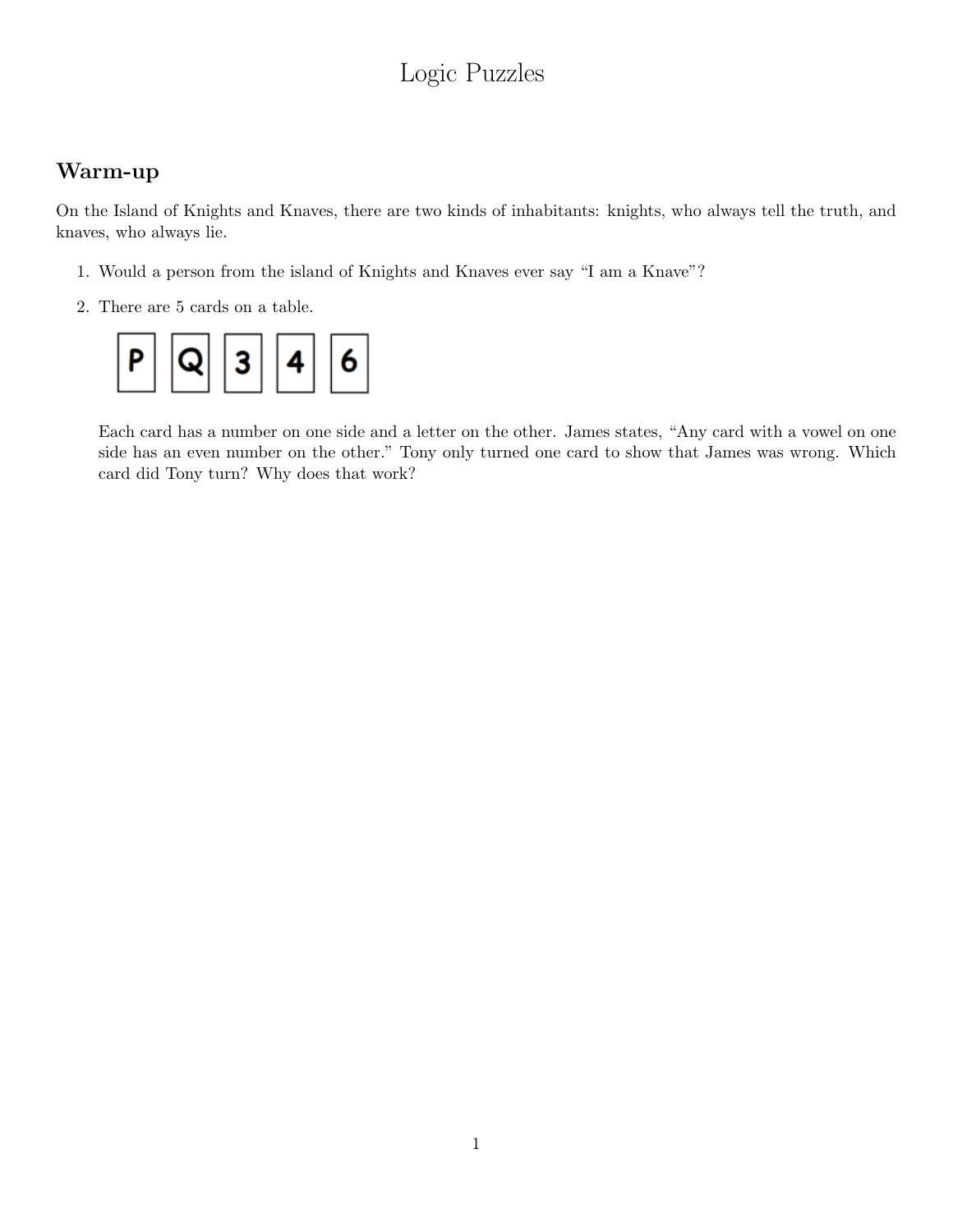# Colored hats, balls, and pencils

- 3. There are three boxes containing balls: the first one contains two white balls, the second two black balls, and the third – a white ball and a black ball. The labels WW, BB, and WB were glued to the boxes so that none of the boxes has a correct label. Is it possible to choose one box so that after pulling one ball out of it, it is always possible to determine the contents of each  $box?$ <sup>1</sup>
- 4. Three friends sculptor White, violinist Black, and artist Red met in a cafeteria. "It is remarkable that one of us has white hair, another one has black hair, and the third has red hair, though no one's name gives the color of their hair," said the black-haired person. "You are right, " answered White. What color is the artist's hair?
- 5. In a box, there are pencils of at least two different colors, and of two different sizes. Prove that there are two pencils that differ both in color and in size.
- 6. Three people A, B, and  $C$  are sitting in a row in such a way that A sees B and C, B sees only C, and C sees nobody. They were shown  $5 \text{ caps} - 3 \text{ red}$  and  $2 \text{ white}$ . They were blindfolded, and three caps were put on their heads. Then the blindfolds were taken away and each of the people was asked if they could determine the color of their caps. After A, and then B, answered negatively ("no, I can't tell what color my hat is", C replied affirmatively "yes, I know what color my hat is". How was that possible?
- 7. You are shown a set of four cards placed on a table, each of which has a number on one side and a letter on the other side. The visible faces of the cards show 3, 8, A and M. Which card(s) must you turn over in order to determine the truth of the statement: "If a card shows an even number on one face, then it has a vowel on the other side"?

<sup>&</sup>lt;sup>1</sup>These problems are from *Mathematical Circles: the Russian Experience*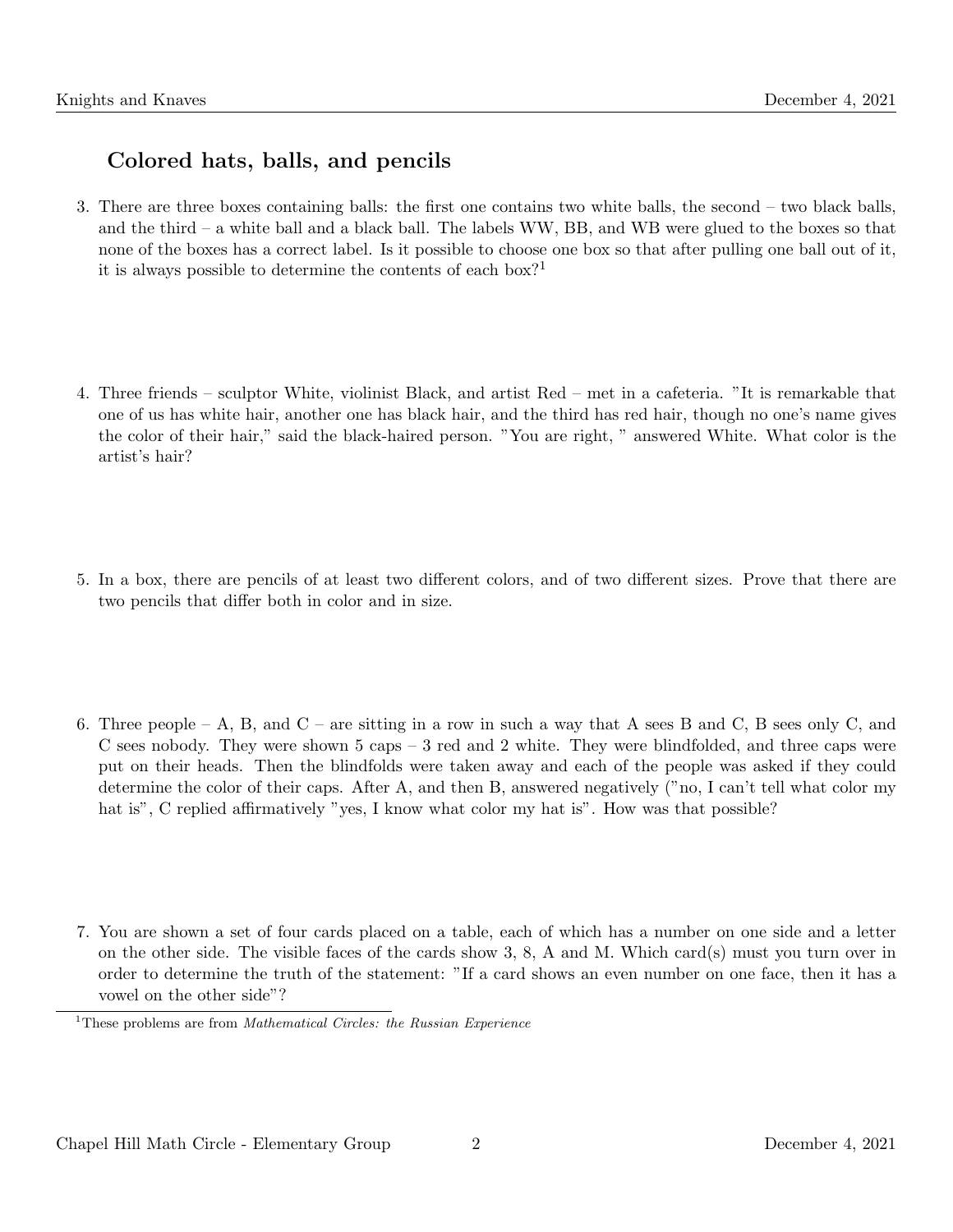# And, Or, and Not

- 8. Your friend says she will bring apple slices and orange wedges to school the next day to share. Did she keep her promise if she:
	- Brought only apple slices?
	- Brough only orange wedges?
	- Brought only bananas?
	- Brought apple slices and orange wedges?
- 9. Your teacher says, "you must do some reading or do some math"
	- Do you need to do both?
	- Is it ok if you do both?
	- Is it ok if you do neither?
- 10. Your friend says, "I'm going to marry Harry or Joe."
	- Do you think she will marry both?
- 11. Your mom says, "You can have ice cream or cake for dessert."
	- Do you think she will let you have both?
- 12. Linda: I either have a dollar in my pocket or a frog in my hand. Mary: That's not true!

If Mary is correct, then what do you know about what is in Linda's pocket and what is in her hand?

13. Linda: I have at least one flavor of ice cream in my freezer. Mary: That's not true!

If Mary is correct again, then what do you know about Linda's freezer?

14. Linda: I have at least three kinds of vegetables in my refrigerator. Mary: That's not true!

If Mary is correct again, then what do you know about Linda's freezer?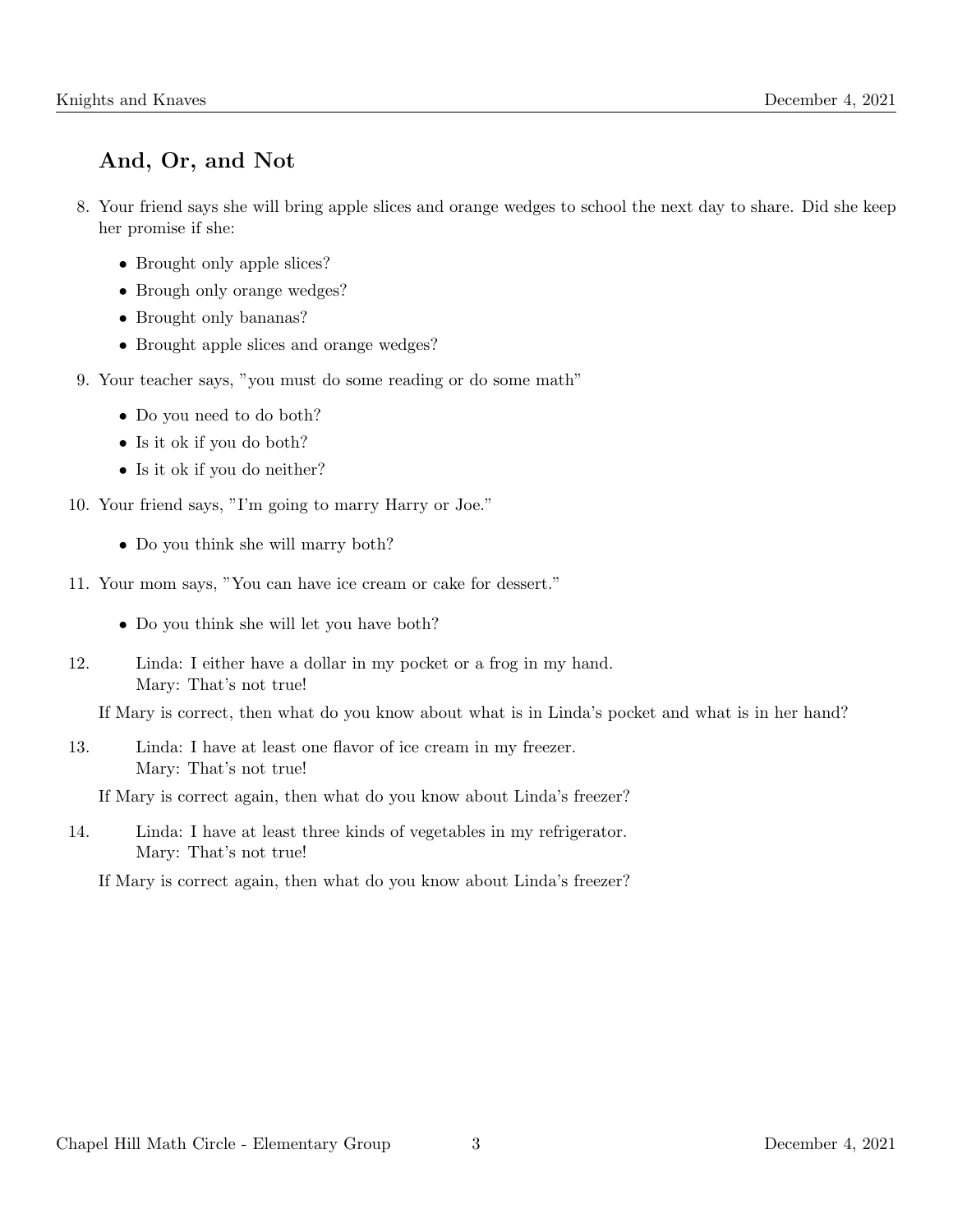### Knights and Knaves - Two residents <sup>2</sup>

In the following problems, A and B are residents of the Island of Knights and Knaves.

- 15. A says: "B is a knave." B says: "A and I are knights. " What are A and B?
- 16. A says: "Bob and I are not the same." B says: "Between Abe and me, exactly one is a knight." What are A and B?
- 17. A makes the following statement: "At least one of us is a knave." What are A and B?
- 18. Suppose A says, "Either I am a knave or B is a knight." What are A and B?
- 19. Suppose A says, "Either I am a knave or else two plus two equals five." What would you conclude?
- 20. Suppose A says, "I am a knave, but B isn't." What are A and B?
- 21. Once Mary visited the island of knights and knaves, and came across two of the inhabitants resting under a tree. She asked one of them, "Is either of you a knight?" He answered, and Mary knew the answer to her question.

What is the person to whom Mary addressed the question – is he a knight or a knave? And what is the other one? You have enough information to answer the question.

22. Suppose you visit the island of knights and knaves. You come across two of the inhabitants lazily lying in the sun. You ask one of them whether the other one is a knight, and you get a yes-or-no answer .Then you ask the second one whether the first one is a knight. You get a yes-or-no answer. Are the two answers necessarily the same?

<sup>&</sup>lt;sup>2</sup>These problems are all taken from *What Is the Name of This Book* by Raymond Smullyan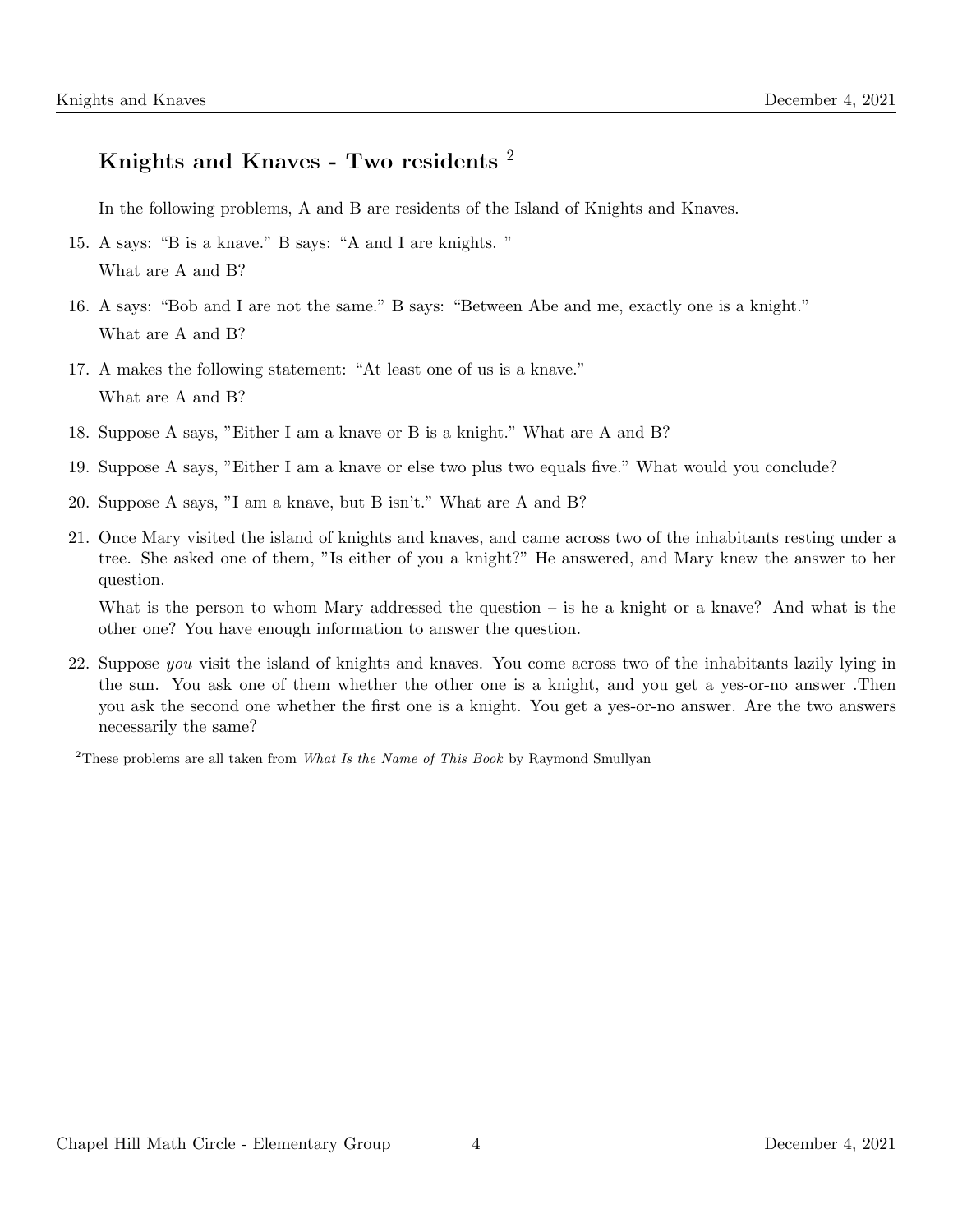## Knights and Knaves, Three Residents

In the following problems, A, B, and C are all residents of the Island of Knights and Knaves.

23. Three of the inhabitants of the island of knights and knaves – A, B, and  $C$  – were standing together in a garden. A stranger passed by and asked A, "Are you a knight or a knave?" A answered, but rather indistinctly, so the stranger could not make out what he said. The stranger then asked B, "What did A say?" B replied, "A said that he is a knave." At this point the third man, C, said "Don't believe B; he is lying!"

The question is, what are B and C?

24. Suppose the stranger, instead of asking A what he is, asked A. "How many knights are among you?" Again, A answers indistinctly. So the stranger asks B, "What did A say?" B replies, "A said that there is one knight among us." Then C says, "Don't believe B; he is lying!"

Now what are B and C?

25. Again we have three people A, B, C, each of whom is either a knight or a knave. A and B make the following statements:

A: All of us are knaves. B: Exactly one of us is a knight.

What are A, B, and C?

26. Suppose instead, A and B say the following:

A: All of us are knaves. B: Exactly one of us is a knave.

Can it be determined what B is? Can it be determined what C is?

27. We again have three inhabitants, A, B, and C, each of whom is a knight or a knave. Two people are said to be of the same type if they are both knights or both knaves. A and B make the following statements:

A: B is a knave. B: A and C are of the same type.

What is C?

28. Again three people A, B, and C. A says "B and C are of the same type." Someone then asks C, "Are A and B of the same type?" What does C answer?